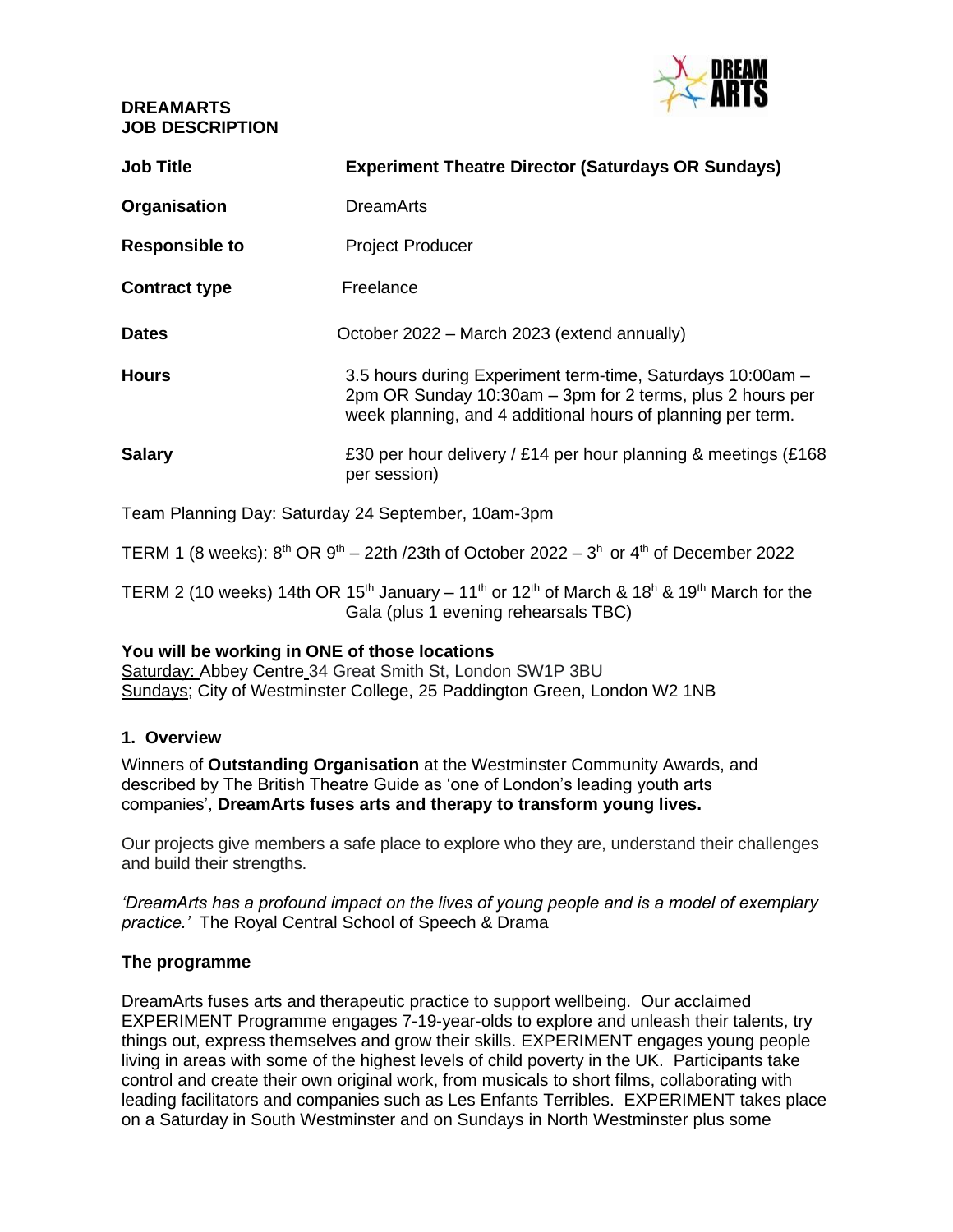

special projects during school holidays; no other equivalent affordable programme exists in Westminster, the heart of UK Theatreland.

We are looking for team members who are able to **inspire and support** young people to devise their own work, that are **passionate about engaging participants from marginalised communities**, and are committed to **support wellbeing through the arts**. As a member of the DreamArts family you will **access professional practice development** including how to apply therapeutic approaches within your planning and delivery.

In in last year's staff satisfaction survey 100% of team members felt inspired at DreamArts to do their best at their job, and 100% said that their voice and skills matter at DreamArts. DreamArts is committed to providing an integrative and inclusive programme and not to discriminate on the grounds of race, ethnic origin, nationality, or culture. We are also committed to becoming a more diverse and culturally representational organisation, therefore any applicant that identifies from a minoritized background and meets the essential criteria will be automatically selected for an interview.

### **2. Job Description**

The candidate will be working with two groups of our regular Junior members ('Small' aged 7- 9yrs and 'Medium' aged 10-12yrs) and empower each group to produce their own original work, primarily a 20-minute mini-musical, and then enable them to perform these at our Gala. As Theatre Director you will be liaising with and where appropriate leading a team of facilitators consisting of a Vocal Facilitator and a Movement Facilitator.You will part of a vibrant team and be able to balance process and end product, delivering a programme that is 'community with a commercial edge'.

#### **3. Responsibilities**

- 1. Creatively leading the Smalls and the Mediums drama sessions and empowering participants to reach their full potential through theatrical exploration; culminating in a live performance at the end of March.
- 2. Receive training from DreamArts in a PACE (Playful, Accepting, Curious, Empathic) approach to working with children and young people and implement with members.
- 3. To devise, plan, develop and deliver the drama sessions for two different age groups. This must include session-by-session plans, and an overall project/term plan (known as a Scheme of Work).
- 4. Sessions should utilise a variety of arts-based youth work methods designed to meet the educational and developmental needs of children and young people.
- 5. To work alongside the Senior Wellbeing Practitioner and potential external partners in the delivery of a high quality service.
- 6. To implement programme monitoring and evaluation systems as established by DreamArts and required by funders. This includes ensuring sessions are planned and delivered within the context of DreamArts Theory of Change.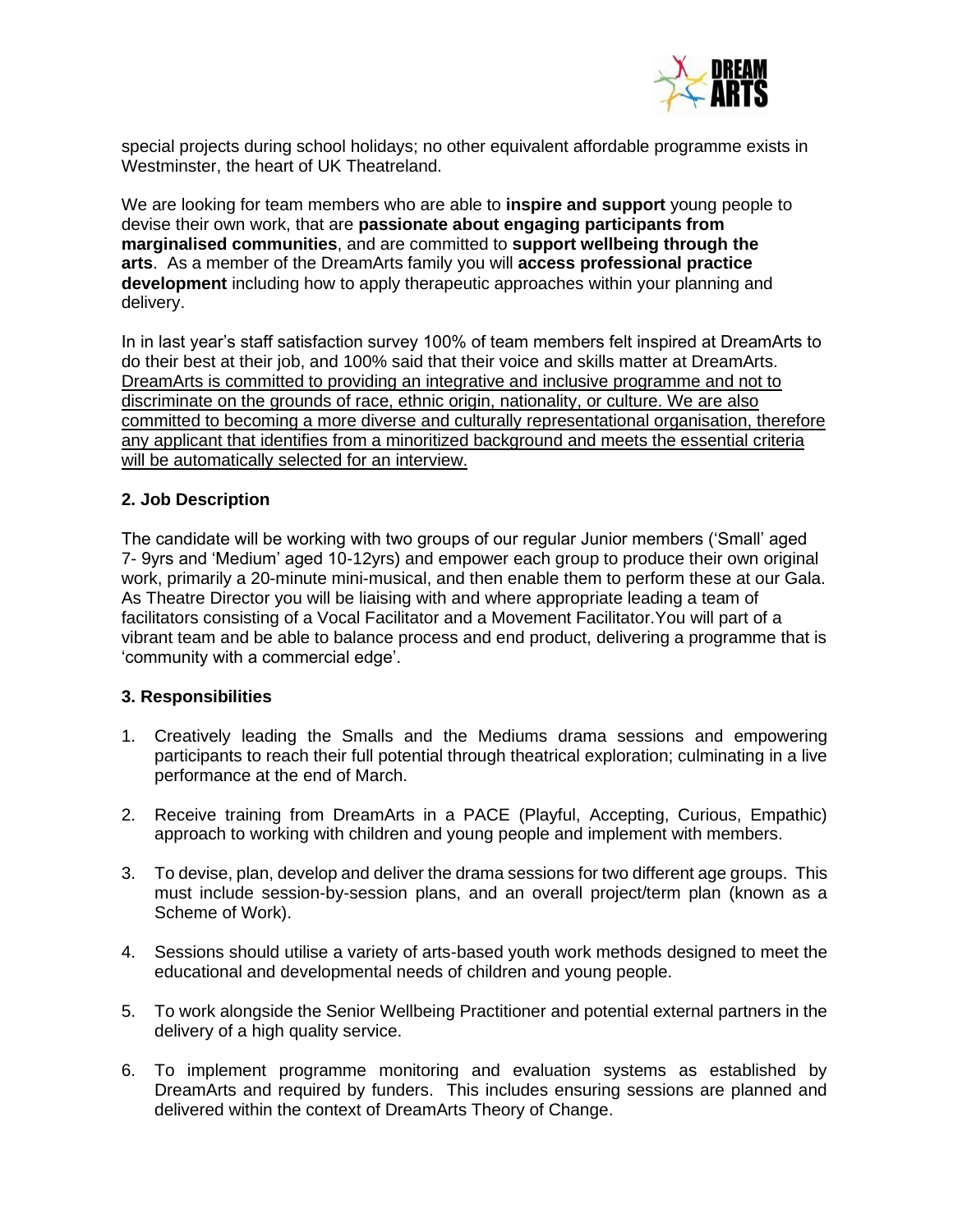

- 7. Develop relationships with and ensure DreamArts meet the needs of young people at every level, including
	- i) Delivering projects which give young people the opportunity, through creativity, to explore and understand their experiences, values, thoughts and feelings
	- ii) Bring together young people of different age, gender, ethnicity, experience and interest
	- i) Are underpinned by empowerment, participation and equality of opportunity
- 8. Liaison with the Music Facilitator and the Movement Facilitator to deliver the sessions and make the planning session.
- 9. To attend and contribute to daily debriefs to assess how sessions have gone in terms of participants' creativity and wellbeing.
- 10. To ensure that the principals of inclusivity, , participation and equal opportunities are adhered to in all delivery work.
- 11. To support the Project Producer in the development of the overall programme.
- 12. To lead and co-ordinate your programme in regular presentations to showcase the achievement of young people.

## **4. Person Specification**

- 1. Proven track record in working with children and young people to support their personal and social development.
- 2. Proven track record delivering shows work with children and young people *(desirable emphasis on devising theatre)*
- 3. Experience of working in multi-cultural, inner-city environment
- 4. Experience of working with SEND and emotionally vulnerable young people
- 5. Experience in leading a team
- 6. Experience of monitoring and evaluating work with young people
- 7. Ability to work successfully as a lead member of a team, working with others to ensure children are empowered and inspired to participate, learn and enjoy
- 8. Working knowledge of boundaries and safeguarding
- 9. Working knowledge of health and safety
- 10. Enthusiastic, flexible, creative and positive
- 11. Fully committed, punctual and able to always prioritise DreamArts on relevant working days.
- 12. Strong communicator
- 13. Able to overcome obstacles, and to work under pressure

#### **How to apply**

**Deadline** Monday **18th of July 2022 12pm**

**Interview** TBC